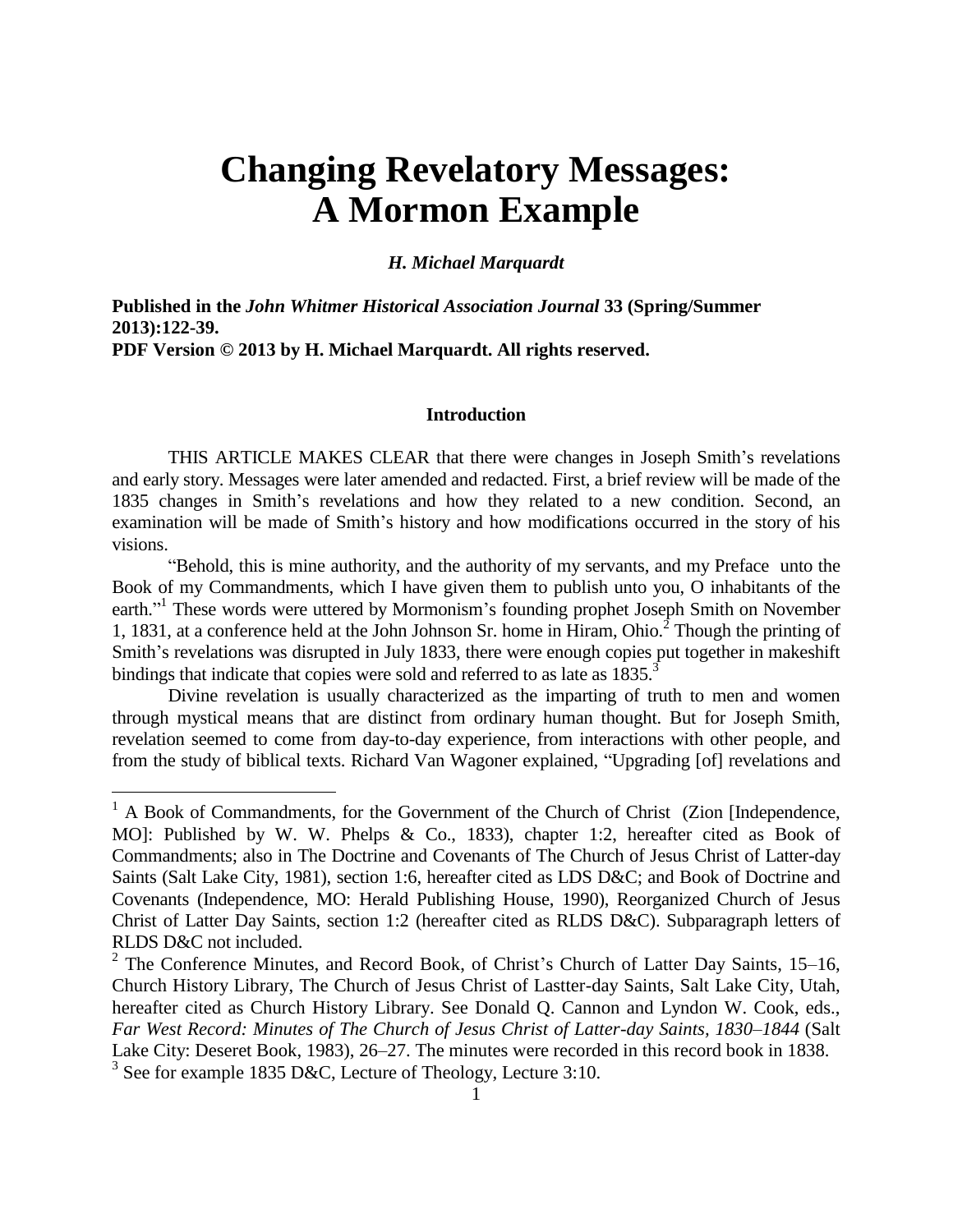retrospective editing the past are hallmarks of early Mormonism."<sup>4</sup>

On December 31, 1833, twenty-nine-year-old Wilford Woodruff was baptized into the Church of Christ.<sup>5</sup> In August 1834 he purchased a copy of the Book of Commandments from John Whitmer in Clay County, Missouri.<sup>6</sup> Woodruff recalled two decades later, "I saw the book of commandments or revelations given through Joseph Smith, and I believed them with all my heart, and rejoiced therein."<sup>7</sup> A few smaller organizations, such as the Church of Christ (Temple Lot) and churches of Christ (with the Elijah Message) use the Book of Commandments as part of the Restoration story.

#### **Early Texts of Revelations**

On April 6, 1830, at Manchester, New York, a revelation regarding Joseph Smith Jr., and the Church of Christ, declared: "Wherefore, meaning the church, thou shalt give heed unto all his words, and commandments, which he shall give unto you, as he receiveth them, walking in all holiness before me."<sup>8</sup> By comparing early texts, one can often reconstruct the original wording. Smith's revelations did not have to be revised since early copies were available for examination. But by examining the messages that were changed, we may gain insight into why these revisions were made.

The sacred word, relayed through fallible prophets, was neither inerrant nor static in Joseph Smith's view—so as the need arose, he revised the Bible, the Book of Mormon, and his autobiography and revelations. Smith revised his revelations in accordance with his developing theology. Clare Vlahos , among others, questioned this approach: "That Joseph Smith *in general* made changes in the written revelations can tell us only one thing: that he did not believe the particular words he put down on the page were literally God's."<sup>9</sup>

Changes were made in many of the 1828–33 revelations. They reflected Smith's theology, modifications in church government, recognition of former discrepancies, and sensitivity to criticism engendered by the originals as reconstructed in early 1835.<sup>10</sup> The modified

<sup>4</sup> Richard S. Van Wagoner, *Sidney Rigdon: A Portrait of Religious Excess* (Salt Lake City: Signature Books, 1994), 129n5.

<sup>5</sup> Scott G. Kenney, ed., *Wilford Woodruff's Journal*, typescript, 1833–98, vol. 1 (Midvale, UT: Signature Books, 1983), 6.

<sup>&</sup>lt;sup>6</sup> John Whitmer Account Book, under the date of August 12, 1834, Church History Library. Wilford Woodruff was ordained a priest on November 5, 1834, his license being signed by John Whitmer. See Kenney, *Wilford Woodruff's Journal*, 1:14.

<sup>&</sup>lt;sup>7</sup> "History of Wilford Woodruff (From his own pen)," *Deseret News*, July 7, 1858, Fillmore City, Utah Territory.

<sup>8</sup> Book of Commandments 22:4; LDS D&C 21:4; RLDS 19:2.

<sup>9</sup> Clare D. Vlahos, "A Question of Methodology," *Courage: A Journal of History, Thought and Action* 2, no.3 (Spring 1972): 465, emphasis in original.

<sup>&</sup>lt;sup>10</sup> See Robert J. Woodford, "How the Revelations in the Doctrine and Covenants Were Received and Compiled," *Ensign*, January 1985, 27–33 and Karl F. Best, "Changes in the Revelations, 1833 to 1835," *Dialogue: A Journal of Mormon Thought* 25, no. 1 (Spring 1992): 87–112.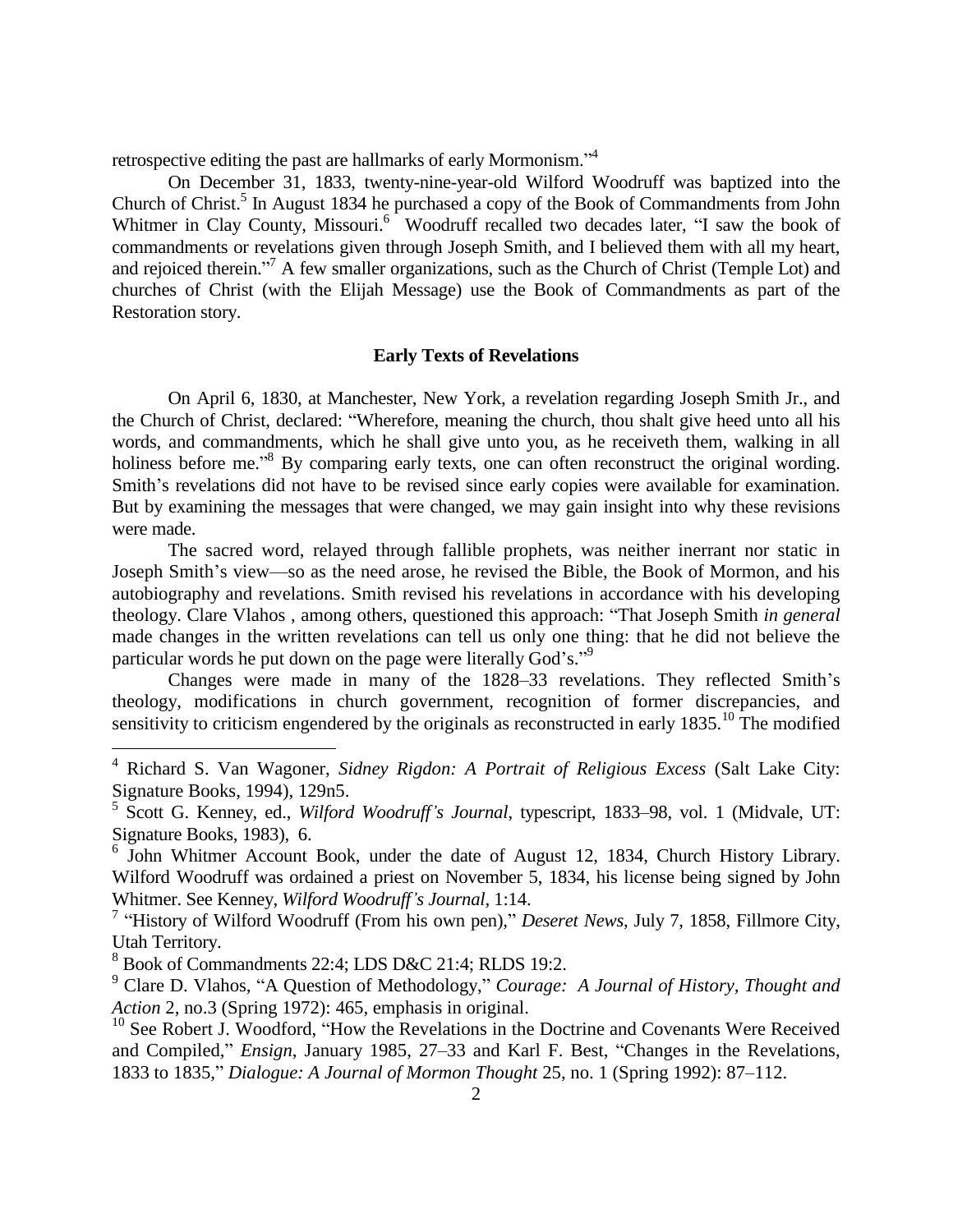wording departed from what was expressed at the time the revelations were written, representing ideas current at the time the revisions were made. Such clear-cut redactions indicate ideas out of their proper timeframe and may be characterized as anachronisms.

In 2009 a handwritten manuscript book titled "A Book of Commandments & Revelations" (hereafter cited as BCR), which had been in the possession of the Church of Jesus Christ of Latter-day Saints since the 1830s, was published by the Church Historian's Press.<sup>11</sup> The record contains handwritten modifications to the prophet's revelatory messages. This is the earliest known compilation of Smith's revelations or commandments. As Richard L. Bushman explained, "He revised his own revelations, adding new material and splicing one to another, altering the wording as he saw fit. He felt authorized to expand the revelations as his understanding expanded."<sup>12</sup>

Through textual criticism, scholars may determine what the early wording of texts contained and may thereby confirm that revelatory documents have been modified subsequent to their reception. As in the case of scholars who compare biblical texts, this method can be used in comparing handwritten manuscripts and printed works to deduce the early text. Joseph Smith was authorized to make simple corrections for the forthcoming Book of Commandments. Historical research indicates that there were modifications in Smith's revelations beyond simple copying errors. Theologians can evaluate which changes were made on purpose and how such changes relate to differing concepts of revelation in the Latter-day Saint community.

Individuals involved in the printing of Smith's revelations included Oliver Cowdery and William W. Phelps, whose handwritten notations are contained in the BCR. Cowdery worked on printing the Book of Commandments and also the *Evening and the Morning Star*. Cowdery's copy of the Book of Commandments contains notations for the new edition of the revelations for the forthcoming work titled Doctrine and Covenants of the Church of the Latter Day Saints. Many of the revisions by Joseph Smith and Oliver Cowdery were made during the months of January through June 1835, nearly a year before John Whitmer and W. W. Phelps brought the BCR back to Kirtland from Missouri.<sup>13</sup> A reprint of the *Star* contains the revised text for a few revelations that were used for the Doctrine and Covenants.

In preparing the revelatory messages for the new publication, Smith wanted to include in this work a better image of his organization. By this means he could provide new meaning to his messages. Revising prior revelations gave him new interpretation with clearer understanding to the church he founded. The 1835 Doctrine and Covenants contained the doctrine as presented in a series of lectures on the theology of faith authored by Sidney Rigdon, who was the church theologian.<sup>14</sup> The second part of the Doctrine and Covenants was the Covenants and

<sup>11</sup> Robin Scott Jensen, Robert J. Woodford, and Steven C. Harper, eds., *Revelations and Translations: Manuscript Revelation Books, Facsimile Edition* (Salt Lake City: Church Historian's Press, 2009).

<sup>12</sup> Richard Lyman Bushman, *Joseph Smith: Rough Stone Rolling* (New York: Alfred A. Knopf, 2005), 285.

<sup>&</sup>lt;sup>13</sup> This includes the Kirtland reprint of the *Evening and Morning Star* for the issues printed from January through June 1835.

<sup>14</sup> Sidney Rigdon's contribution included a number of series printed in the *Evening and the*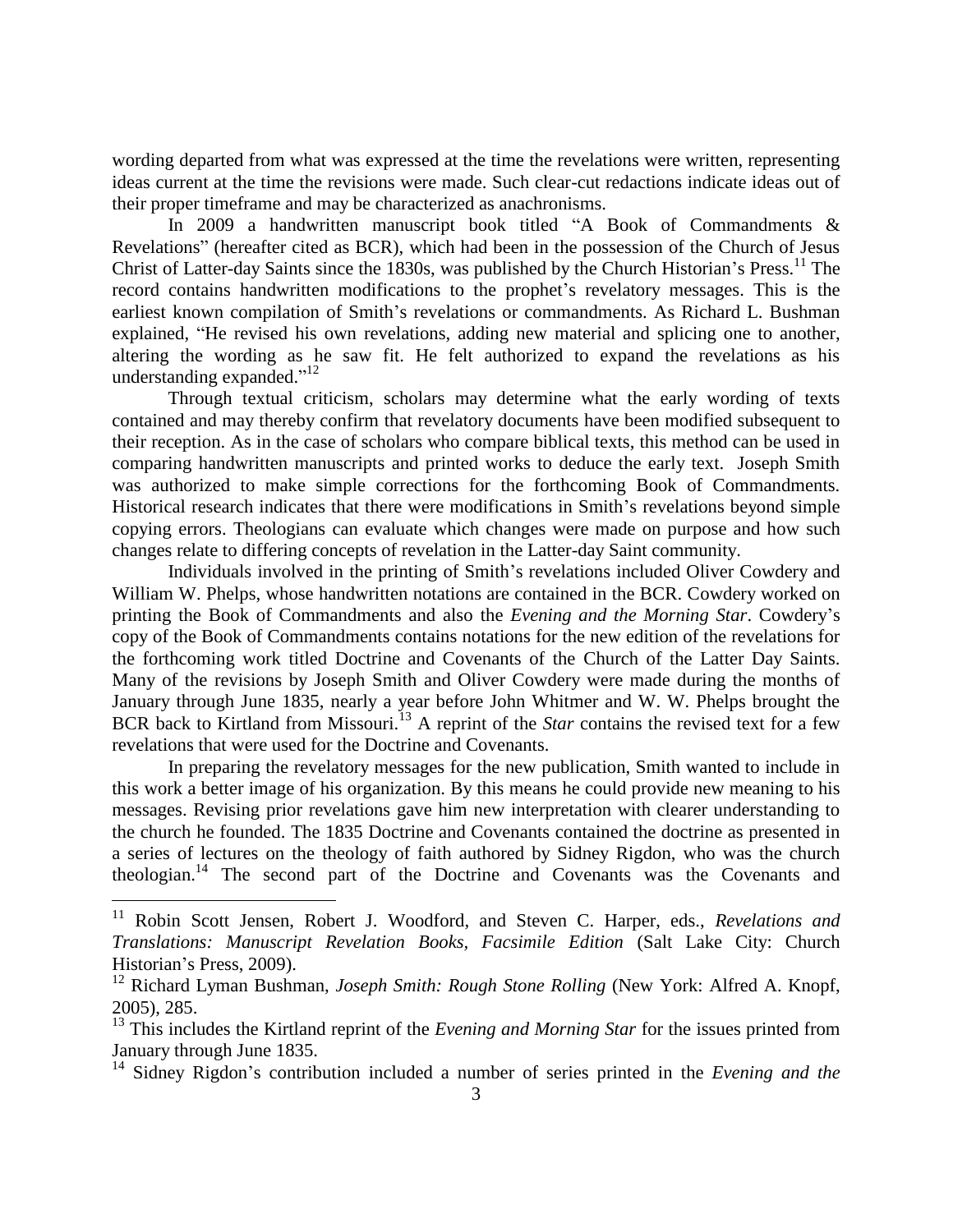Commandments. As the preface explains, it "contains items or principles for the regulation of the church." <sup>15</sup> This helps explain why the locations where many of the revelations were received were omitted with only a month and year included. Omitting that information focused the universality of the message.

The church's changing situation is reflected in the 1835 alterations of the revelations. Knowing the historical background of the revelations makes it is easy to understand why Smith wanted to alter the original rendering to a new situation—because most of the revelations were given during the primitive period of the church's development. The altered format helps us understand the doctrinal, historical, and theological shifts made in the modified 1835 text.<sup>16</sup>

Oliver Cowdery was blessed in April 1834 "to assist brother Sidney [Rigdon] in arranging the church covenants."<sup>17</sup> In September Cowdery was selected to join Joseph Smith, Frederick G. Williams, and Sidney Rigdon in the formation of a committee to arrange items of doctrine and revelations for the church.<sup>18</sup>

In the September 1834 issue of the *Evening and the Morning Star—*printed in Kirtland—a "PROSPECTUS FOR RE-PRINTING THE FIRST AND SECOND VOLUMES OF THE EVENING AND THE MORNING STAR" appeared. According to the editor, the twenty-four numbers were to be reprinted with typographical corrections.<sup>19</sup> Cowdery further explained to the reader:

On the revelations we merely say, that we were not a little surprised to find the previous print so different from the original. We have given them a careful comparison, assisted by individuals whose known integrity and ability is uncensurable. Thus saying we cast no reflections upon those who were entrusted with the responsibility of publishing them in Missouri, as our own labors were

*Morning Star* and *Latter Day Saints' Messenger and Advocate*, Kirtland, Ohio. The titles of a few of the articles were "Millennium," "Faith of the Church," and "The Gospel." Readers were informed about the articles, "they are from the pen of our worthy brother and friend, S. RIGDON, one of the Presidents of the church of the Latter Day Saints." *Messenger and Advocate* 1, no. 2 (November 1834): 26. On the authorship of the lectures on faith see Noel B. Reynolds, "The Case for Sidney Rigdon as Author of the *Lectures on Faith*," *Journal of Mormon History* 31, no. 2 (Fall 2005): 1–41.

 $15$  1835 Doctrine and Covenants, iii.

i.

<sup>16</sup> The 1835 Doctrine and Covenants is the text that the following works are based upon: John Whitmer History, History of Joseph Smith, Lucy Mack Smith History, Joseph Knight Sr. History, Newel Knight Autobiography, Joseph Knight Jr. History, and John Murdock Autobiography.

<sup>17</sup> Joseph Smith journal, 78, April 19, 1834, Church History Library; Dean C. Jessee, Mark Ashurst-McGee, and Richard L. Jensen, eds., *Journals, Volume 1: 1832–1839* (Salt Lake City: Church Historian's Press, 2008), 41.

<sup>18</sup> Kirtland Council Minute Book, 76, Church History Library. Minutes of a meeting held on September 24, 1834.

<sup>19</sup> Prospectus dated Kirtland, Ohio, September 26, 1834, in the *Evening and the Morning Star* 2, no. 24 (September 1834): 192. The prospectus was dated two days after the September 24 high council meeting.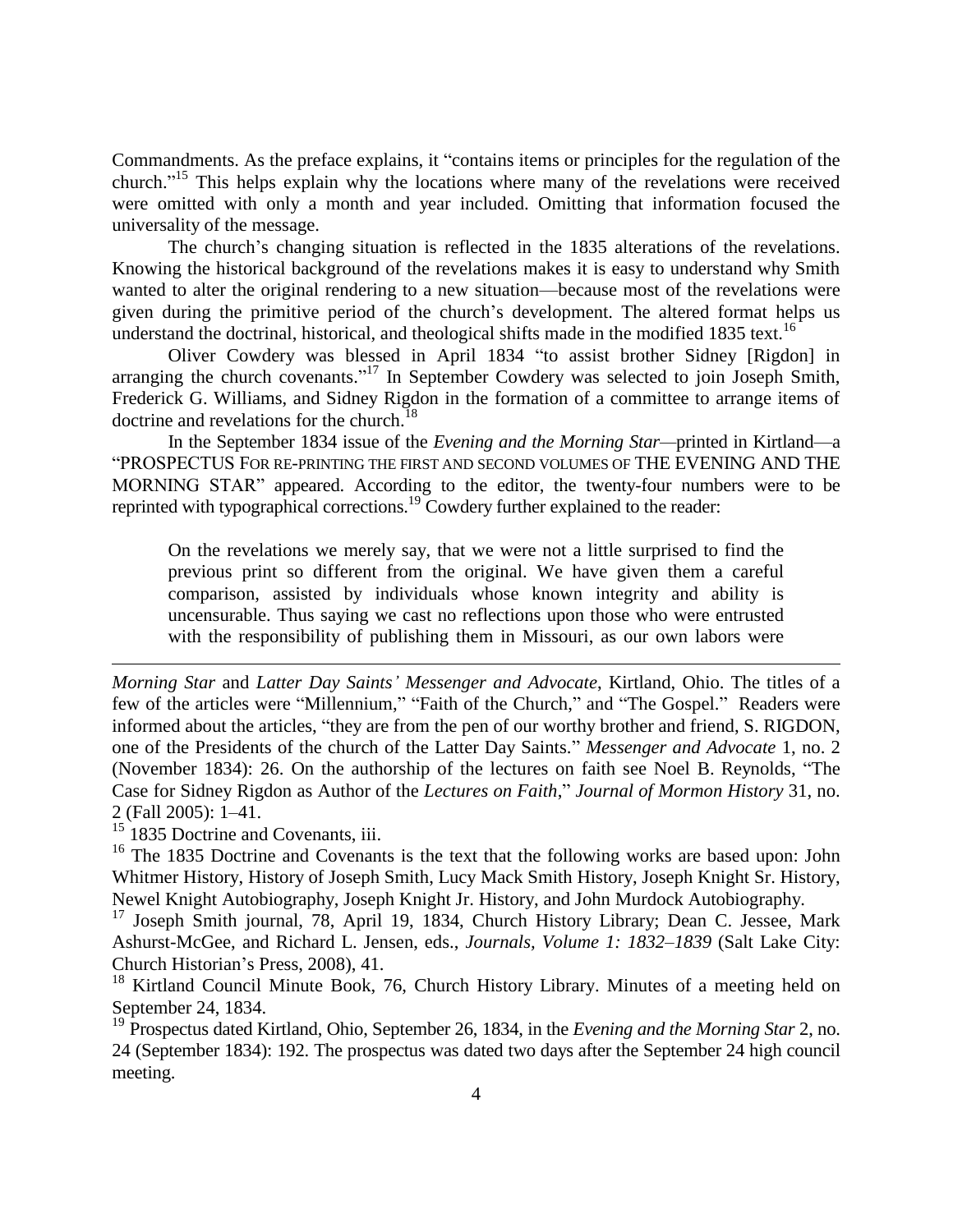included in that important service to the church, and it was our unceasing endeavor to have them correspond with the copy furnished us. We believe they are now correct. If not in every word, at least in principle. For the special good of the church we have also added a few items from other revelations.<sup>20</sup>

Careful study shows that if any original manuscripts (previous to 1835) were used, their exact wording was not adhered to. Issues reprinted between January and June 1835 contained altered texts, deleted previously published material, and inserted editorial comments by Cowdery. As stated in a recent publication, "Despite the implications of Cowdery's statement, very few of the changes in the reprint represent a restoration back to the earliest text, though Cowdery consulted early manuscript sources when reprinting some of the revelations. Because the revelations were meant to be used as a guide for the current operations of the church, they were edited in 1835 to reflect current organization, doctrine, and practice, which had continued to develop since the revelations were first dictated."<sup>21</sup>

When the typesetting was completed as far as it could go, a hastily called general assembly was called together on August 17, 1835. The assembly voted on the book as a whole, thereby canonizing the Doctrine and Covenants. There was no indication that anyone realized that the text of some of the revelations had been revised, deleted, or enlarged. The revelations were accepted in their altered form without comment, apparently in the belief that they were identical to those originally given to the church. No explanation was made by the committee, either in the preface or within the text of the revelations, as to why alterations had been made. Contrary to Oliver Cowdery's editorial comments, it seems that revelatory texts differing from those that had been previously published were changed without regard to the wording of those earlier documents.

It is a well-established canon of textual criticism that in order to uncover the original text, one must follow the earliest and best manuscripts available.<sup>22</sup> The biblical textual critic works with versions from various scribes in an attempt to determine which reading is most likely closest to the original.

In applying these principles to the revelations of Joseph Smith, two distinctly different approaches must be applied to the texts themselves. The first approach involves comparing among the various versions of the printed texts. Instead of peeling back layers of scribal variations, as one would do with the biblical texts in an attempt to restore the original, the critic in this case peels back various layers of editing in an attempt to restore the original text of the revelation.

<sup>20</sup> *Evening and Morning Star* (Kirtland reprint) 1, no. 2 (June 1832): 16, reprinted January 1835.

<sup>21</sup> Robin Scott Jensen, Richard E. Turley Jr., and Riley M. Lorimer, eds., *Revelations and Translations, Volume 2: Published Revelations* (Salt Lake City: Church Historian's Press, 2011), 199.

<sup>22</sup> For text critical methods, see Kurt and Barbara Aland, *The Text of the New Testament, An Introduction to the Critical Edition and to the Theory and Practice of Modern Textual Criticism* (Grand Rapids, MI: Eerdmans/E.J. Brill, 1987); Bruce M. Metzger, *The Text of the New Testament, Its Transmission, Corruption, and Restoration*, 3rd ed. (New York: Oxford University Press, 1992); and Bruce M. Metzger, *A Textual Commentary on the Greek New Testament*, 2nd ed. (Stuttgart, Ger.: German Bible Society, 1994).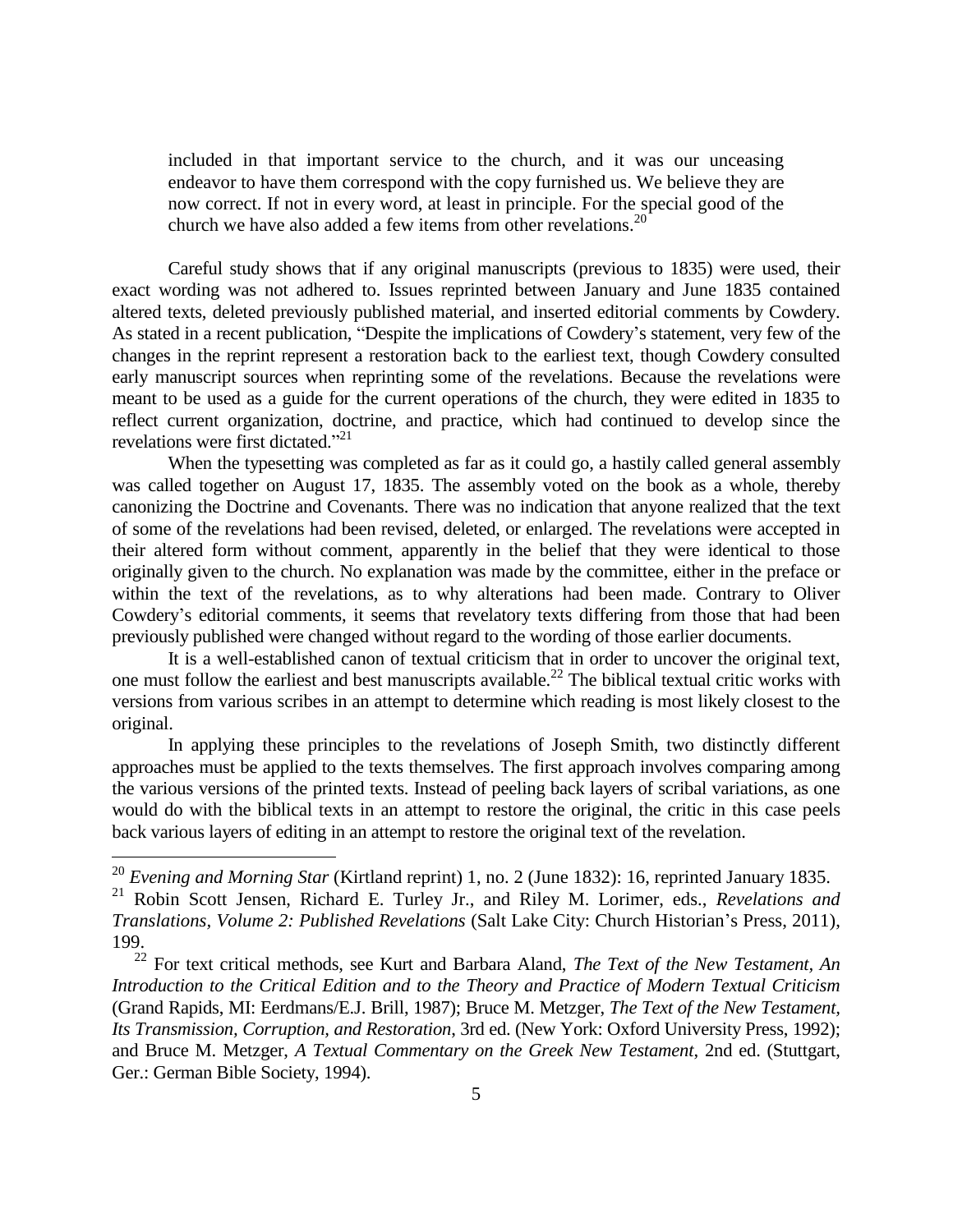The second step of textual criticism regarding Joseph Smith's revelations is similar to biblical text criticism. Various extant scribal manuscripts of the revelations are compared in an attempt to uncover the text of the revelation as Joseph Smith originally stated it. These principles would allow the re-creation of the original text of the Smith revelations and to understand better the revelations in the context in which they were given.

In recent years there has been a growing willingness on the part of some LDS writers to admit the existence of variant readings of the early revelations.<sup>23</sup> This has been evident even though in the past there has been reluctance by some to accept this possibility. For example, Parley P. Pratt gave the impression that the words Joseph Smith used while dictating remained the same. $^{24}$ 

My study will focus on three areas. First, revelations not contained in the Book of Commandments; second, examples of textual changes starting in January 1835 for the Doctrine and Covenants; and finally, how the redactions in the revelations have significance when considering the manuscript history of Joseph Smith.

Previous to the BCR publication one could determine that there would be some textual revision to LDS sections D&C 17 and 57 since they were not published in the Book of Commandments. LDS section 17 states that the three witnesses to the Book of Mormon would see the plates by faith. The text was modified by adding the biblical term Urim and Thummim, which had not been in use in 1829. LDS section 57 had a note, "Not to be printed at present."<sup>25</sup> This is the revelation that designated Independence, Jackson County, Missouri as the center place location for the New Jerusalem and its temple. The redactions made are not consistent with the prospect of bringing the gospel to the Native Americans. The original wording contained instructions on taking the gospel to the Lamanites: $2<sup>6</sup>$ 

let my servent Sidney [Gilbert] obtain a license (behold here is wisdom & whoso readeth let him understand) that he may send goods also unto the Lamanites even by whom he will as clerks employed in his service & thus the gospel may be preached unto them $^{27}$ 

 $23$  See, for example, Robert J. Woodford, "How the Revelations in the Doctrine and Covenants were Received and Compiled," *Ensign*, January 1985, 27–33 and Melvin J. Petersen; "Preparing Early Revelations for Publication," *Ensign*, February 1985,14–20; Marlin K. Jensen, "The Joseph Smith Papers: The Manuscript Revelation Books," *Ensign*, July 2009, 47–51; Robert J. Woodford, "Introducing A Book of Commandments and Revelations, A Major New Documentary 'Discovery,'" *BYU Studies* 48, no. 3 (2009): 7–17; and Grant Underwood, "Revelation, Text, and Revision: Insight from the Book of Commandments and Revelations," *BYU Studies* 48, no. 3 (2009): 67–84.<br><sup>24</sup> Parley P. Pratt Ur. 1, ed., *Autobio* 

<sup>24</sup> Parley P. Pratt [Jr.], ed., *Autobiography of Parley P. Pratt* (Salt Lake City: Deseret Book, 1994), 48.

<sup>&</sup>lt;sup>25</sup> Book of Commandments & Revelations, 93, Church History Library.

<sup>&</sup>lt;sup>26</sup> "Lamanites" is a Book of Mormon term for Native Americans.

<sup>&</sup>lt;sup>27</sup> Book of Commandments & Revelations, 94, reading before modification, Church History Library. Here it is understood that clerks will be employed under license in the Gilbert store to bring goods to the Native Americans and thereby obtain entrance and do missionary work among them.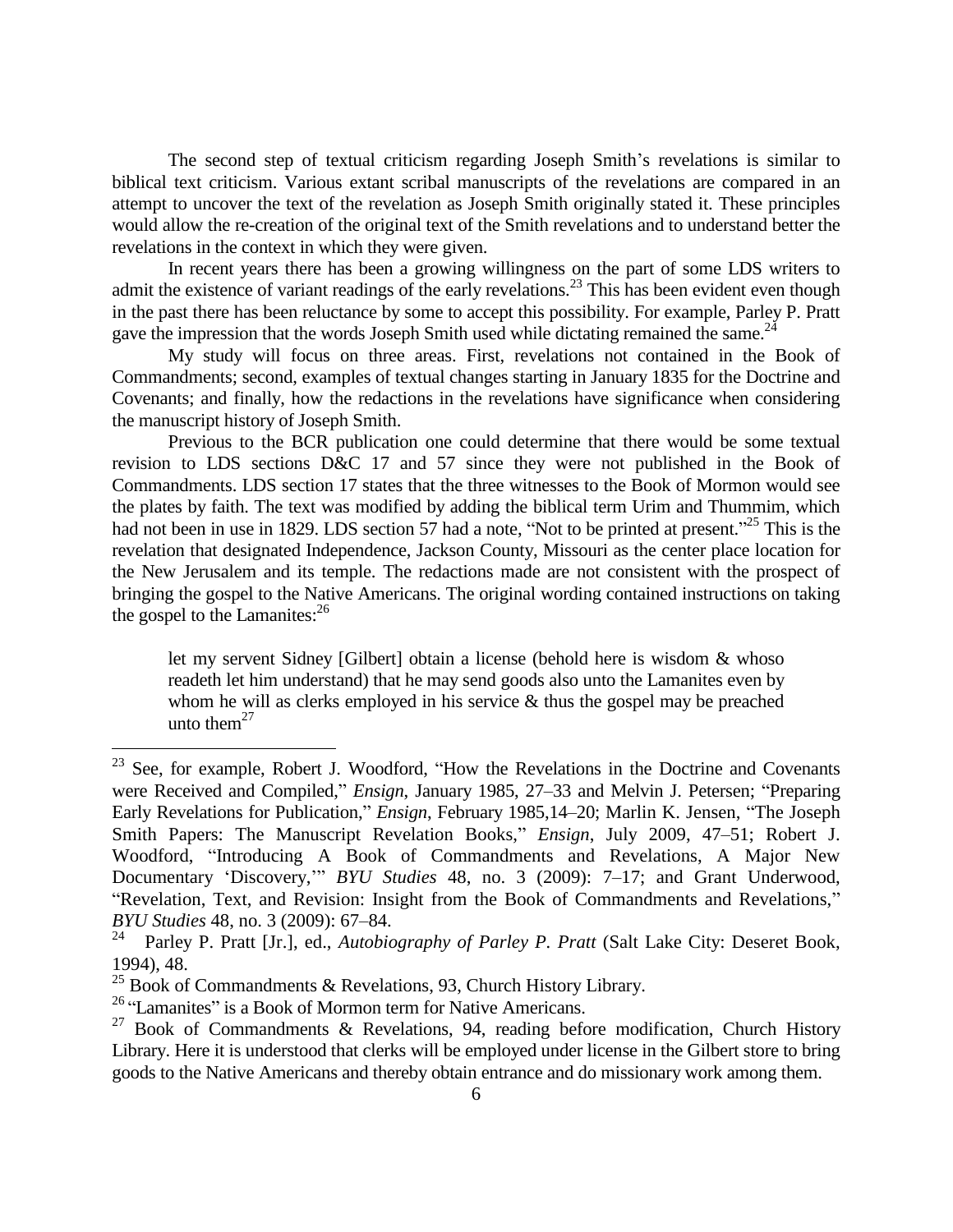The 1835 revision reads in part:

let my servent Sidney gilbert obtain a licence . . . that he may send goods also unto the *people* even by whom *he* will as clerks, employed in his service & thus *provide for my saints, that my* gospel may be preached unto *those who sit in darkness and in the region and shadow of death*<sup>28</sup>

Three manuscripts then exist of the July 20, 1831, revelation regarding the gathering to Missouri and concerning A. Sidney Gilbert. The thrust of the passage was altered. First, all the goods were now to be sent to the "people," which obscures the meaning. Second, the people are more specifically designated as being the saints. And third, the purpose was to provide means for preaching to the lost anywhere.

#### **Examples of Textual Revision, Starting in January 1835**

What follows are some examples of revisions in the 1835 Doctrine and Covenants. They are presented in numerical order of the sections.

Section 1; source: Oliver Cowdery's Book of Commandments, chapter 1.

Section 2 (LDS D&C 20); source: *Evening and Morning Star* (June 1832), reprinted January 1835.

By January 1835 there were references to offices instituted after their acceptance at the conference held in June 1830. Included in the revision were bishops, high counselors, high priests, and president of the high priesthood. The 1835 office of apostle was not added.<sup>29</sup>

## **Instructions on Priesthood**

Section 3 (LDS D&C 107)

How much of section 3 was presented in its 1835 form to the twelve apostles is not known. The citation to a revelation given on November 11, 1831, but not printed as a separate message in the 1835 Doctrine and Covenants, illustrates how textual redactions of 1835 could give the impression that the wording used is what the original 1831 revelation contained. The early text says that "a bishop must be chosen from the high priesthood," meaning from those who hold the office of high priest. The idea of a bishop being a descendant of Aaron was added to the November 11 revelation and is also repeated in section 22 (LDS D&C 68), which is another November 1831 revelatory message.

<sup>28</sup> <sup>28</sup> Book of Commandments & Revelations, 94, revised text, Church History Library; 1835 D&C 27:4; LDS D&C 57:9–10; RLDS 57:4.

<sup>&</sup>lt;sup>29</sup> Evening and Morning Star 1, no. 1 (June 1832): 4, reprinted January 1835; 1835 D&C 2:16– 17; LDS D&C 20:65–67; compared with Book of Commandments 24, between verses 44 and 45.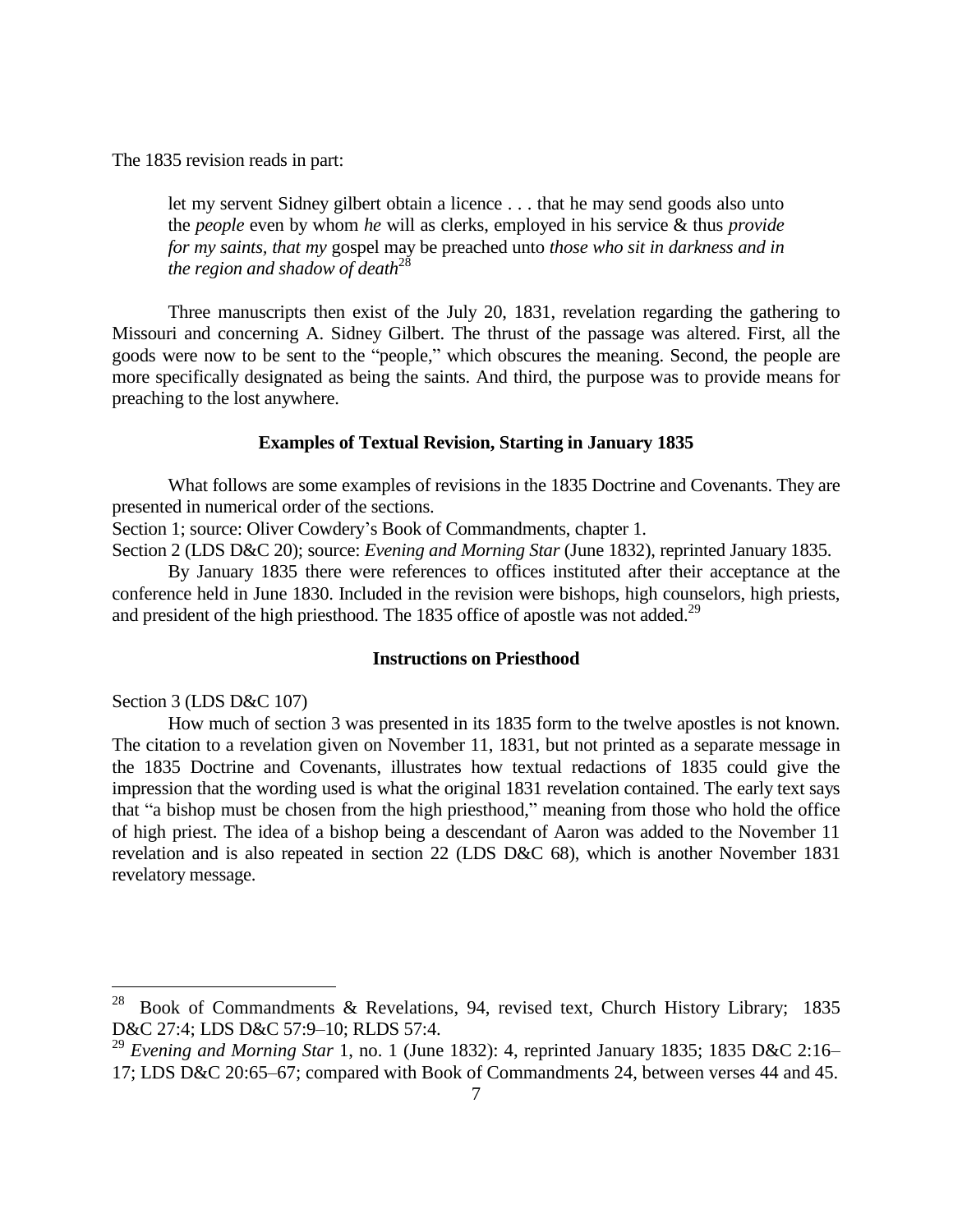## **Who Baptized John the Baptist?**

Section 4 (LDS D&C 84); source Kirtland Revelations Book (hereafter cited as KRB): "To go into th[e] covenents."

The early text said that John the Baptist was to be "raised up being fillid [filled] with the holy ghost from his Mother<sup>[']</sup>s womb, for he was baptised while he was yet in the womb.<sup>30</sup> For this section the words "the womb" were omitted and replaced with "his Childhood."<sup>31</sup>

## **High Council of the Church of Christ**

Section 5 (LDS D&C 102); source KRB: "To go into the coven[an]ts."

The minutes of the February 17, 1834, meeting of the Kirtland High Council were read at least twice two days later. Joseph Smith was authorized to make corrections at the time. The minutes were corrected and recorded in the KRB. Eight months later, after April 28, 1835, a reference was added to the minutes about "a distinction between the high council of travelling high priests abroad, and the travelling high council composed of the twelve apostles."32

### **Laws of the Church**

Section 13 (LDS D&C 42); source: Oliver Cowdery's Book of Commandments; Book of Commandments chapters 44 and 47; *Evening and Morning Star* (July 1832): 9, reprinted February 1835; and (October 1832): 34, reprinted June 1835.

This section is a revision of instructions given four years previously. When this section was first reprinted in February 1835, changes were made to the law of consecration. The words "high council," not in the revelation of 1831, were added; wording relating to Joseph Smith's Bible revision was again modified, and the office of "high priest" inserted.

### **Firstborn son of Aaron**

Section 22 (LDS D&C 68); source BCR, 113–14, *Evening and Morning Star* (October 1832): 73, reprinted June 1835.

The 1831 text stated that other bishops could be set apart and they would need to be "an high priest who is worthy" and "be appointed by a conference of high priests." The conference is changed to being appointed by "the first presidency of the Melchizedek priesthood, except they be literal descendants of Aaron." A descendant of Aaron would have legal right to the bishopric. In

 $30$  Newel K. Whitney Collection, L. Tom Perry Special Collections, Harold B. Lee Library, Brigham Young University, Provo, Utah.

<sup>&</sup>lt;sup>31</sup> Kirtland Revelations Book, 23. See revision in 1835 D&C 4:4; LDS D&C 84:28.

<sup>32</sup> Kirtland Council Minute Book, 32–35, corrected minutes of February 17, 1834, Church History Library. A copy of the minutes was made by Orson Hyde in Book of Commandments Law and Covenants, Book C, Church History Library, and Kirtland Revelations Book, 111–15, both recorded August 27, 1834. See 1835 D&C 5:13; LDS D&C 102:30–32.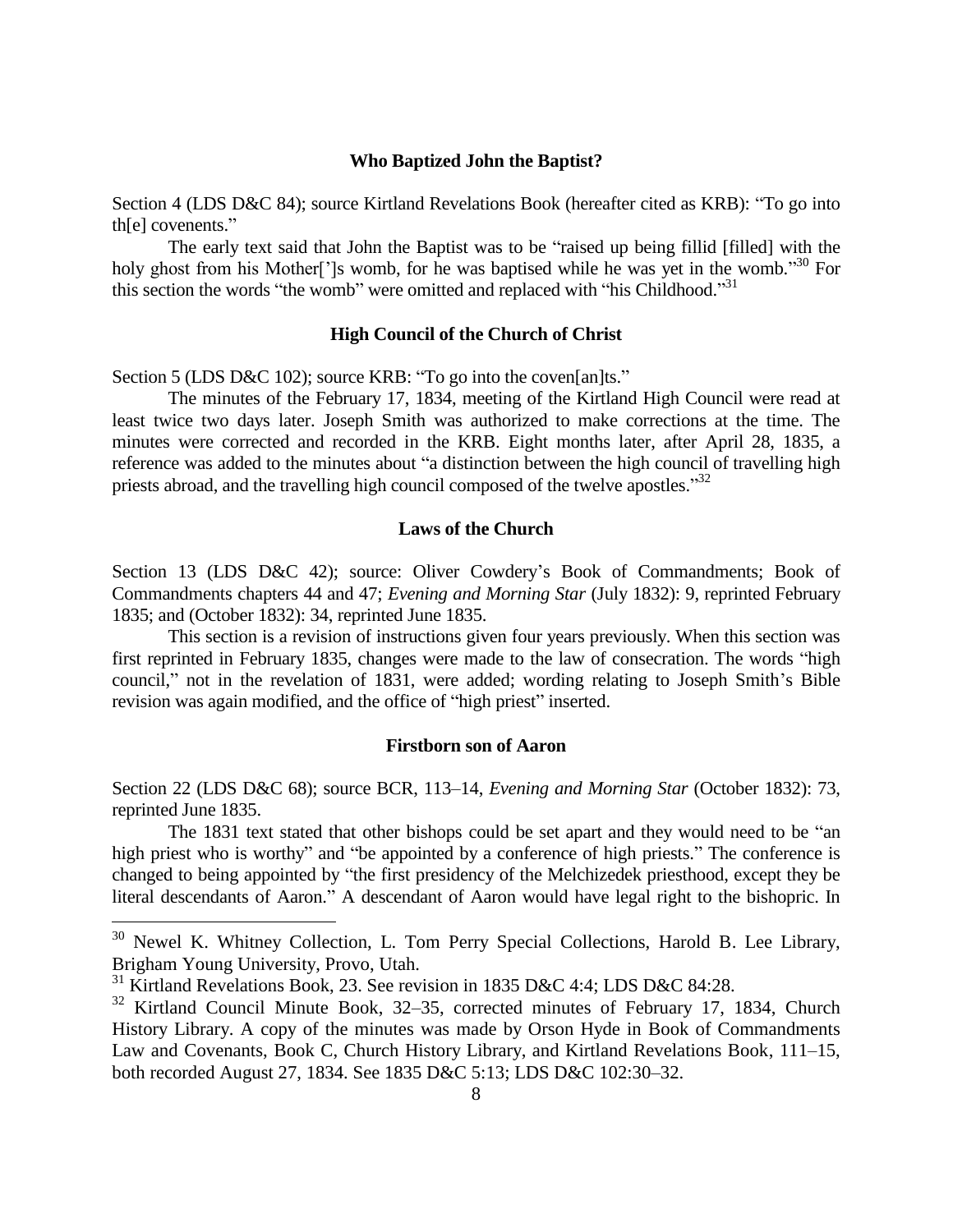this addition there is further clarification than what is found in section 3.

Again the incorrect impression is that this is the identical revelation given on November 1, 1831, to Orson Hyde, Luke Johnson, Lyman Johnson, and William McLellin. The early wording gave the instructions, "These sayings are true and faithful: wherefore transgress them not, neither take therefrom." In the revision words like "conference" and "high priests" were omitted and replaced. The reason why these words were changed is that since March 1832 there had existed a new council known as the presidency of the high priesthood and designated in 1835 as the first presidency, usually composed of three high priests. This redaction was done after May 16 and near the end of June 1835 with the publication of the reprint of the *Evening and Morning Star*. 33

#### **May the Kingdom of God go Forth**

Section 24 (LDS D&C 65); source BCR, 112.

Another revelation of interest is a prayer that was revealed and copied in the BCR, KRB, and printed with the same wording in Independence, Missouri, in 1832 and in Kirtland, Ohio, in 1835.<sup>34</sup> The BCR contains the minor change which helps us determine that the words crossed through "hewn from" and replaced with "cut out of" would have been done shortly after May 16 in time to set the type for the Doctrine and Covenants.<sup>35</sup>

### **Restoration of All Things**

Section 50 (LDS D&C 27); source: Book of Commandments, chapter 28; with additional wording.

The shortest text supports the basic wording that was printed in the Book of Commandments. Of all of the revision this one was very important since the organization of the Quorum of the Twelve Apostles was completed at the end of April 1835. The names of those who would partake of the fruit of the vine with Jesus were added to the early text. The 1835 revision lists Moroni, Elias [Gabriel], John the Baptist, Elijah, and other patriarchs. Also mentioned were Michael (or Adam), Peter, James, and John. The New Testament apostles Peter, James, and John, who held "the keys of your ministry," now first appear in a church record. Although there is no known account of the Peter, James, and John being sent to Joseph Smith and Oliver Cowdery, the names of the three apostles were added to an 1830 revelatory message after May 16, 1835.

The redaction makes sense in advancing the idea of priesthood keys. Moroni holds the "keys of the record of the stick of Ephraim," and others having their keys committed to men on the

 $33B$ ook of Commandments & Revelations, 113-14.

<sup>34</sup> Book of Commandments & Revelations, 112; Kirtland Revelations Book, 87; *The Evening and the Morning Star* 1, no. 4 (September 1832): 26; *Evening and Morning Star* 1, no. 4 (September 1832): 62, reprinted April 1835 before John Whitmer and W. W. Phelps arrived in Kirtland with the Book of Commandments & Revelations. The text is the same before revisions in Book of Commandments & Revelations. William E. McLellin's copy contains the same early text. See Jan Shipps and John W. Welch, eds., *The Journals of William E. McLellin, 1831–1836* (Provo, UT: BYU Studies/Urbana: University of Illinois Press, 1994), 242–43.

 $35$  Book of Commandments & Revelations, 112.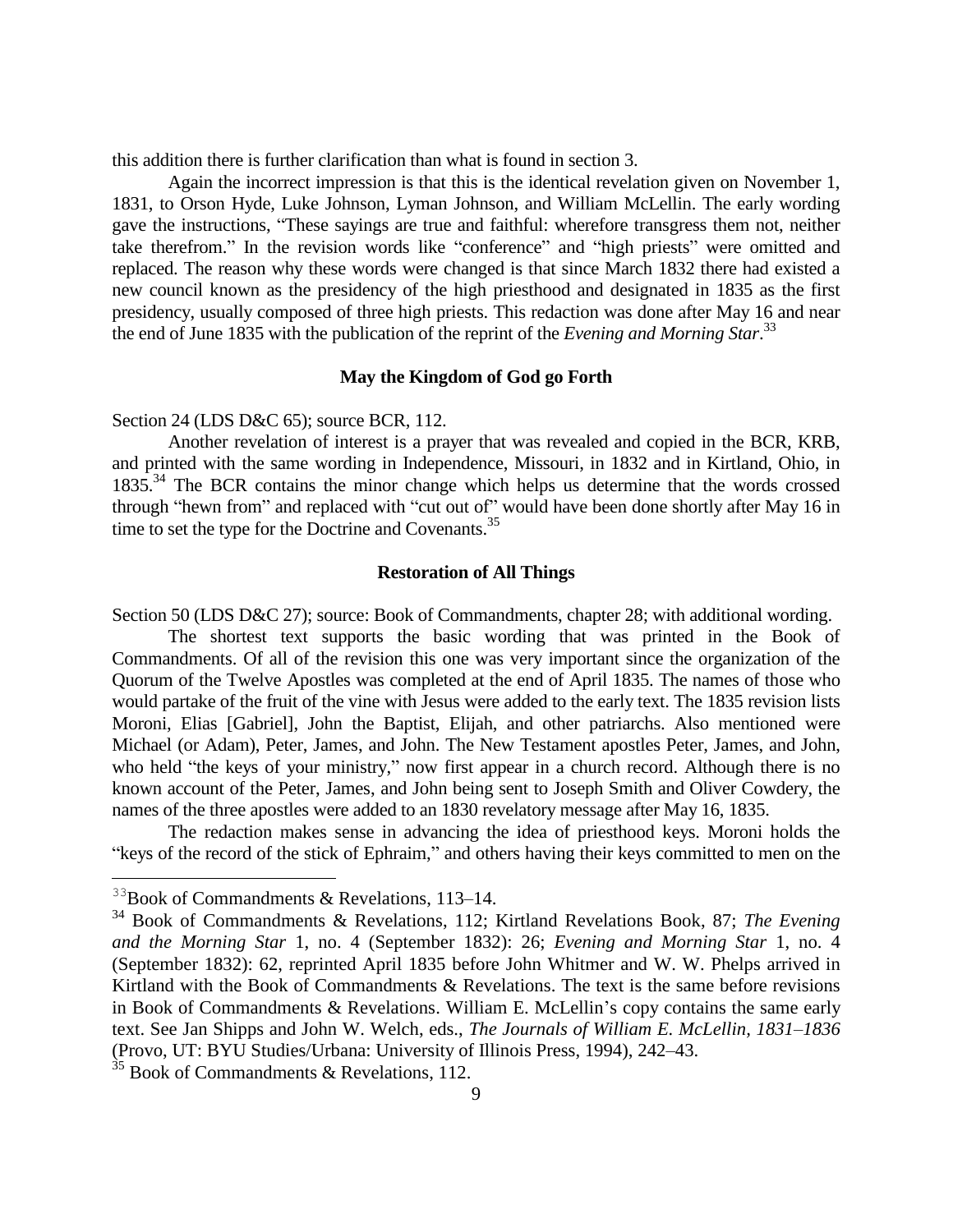earth. Each key would help in the anticipated restoration of all things.

The 1835 printed text is not the message presented by an angel in the voice of Jesus given in September 1830. No church member is known to worry that this revelation represented a new tradition of changing earlier messages in the light of new understanding since the church had its own Quorum of Twelve Apostles. Book of Commandments, chapter 28 "was greatly expanded when it was printed in the 1835 Doctrine and Covenants. The material added to the 1835 version included updated and expanded doctrine on priesthood keys that was not known at the time the revelation was originally dictated"<sup>36</sup>

#### **Michael, Your Prince**

Section 75; (LDS D&C 78); source: BCR, 145–46, in part.

This revelation given in Kirtland, Ohio, on March 1, 1832, included pseudonyms, so the heading for the 1835 Doctrine and Covenants said: "The order given of the Lord to Enoch, for the purpose of establishing the poor." This was not a revelation given to ancient Enoch although it gave the impression in the heading that it was. The words "Jesus Christ to" were changed to "the Son Ahman." The largest insertion mentioned the Lord God "who hath established the foundations of Adam-ondi-Ahman; who hath appointed Michael, your prince, and established his feet, and set him upon high; and given to him the keys of salvation under the counsel and direction of the Holy One, who is without beginning of days or end of life."<sup>37</sup> It is possible that the addition was on a pinned note in the BCR. This addition is of interest regarding the place of Adam in Latter-day Saint theology.

The above historical examples help establish the original texts and show us how changes were made to those revelations. The textual history of the revelations as a living document shows them changing and expanding. Every stage of the development provides us with valuable insights. However, the earliest texts are essential in uncovering the original intentions and meanings of the revelations and of the historical circumstances surrounding them. A better text leads to a greater appreciation of the early history of the Restoration movement.

#### **Revelations have been changed as has the Joseph Smith Story**

Besides revising his own commandments and revelations, Joseph Smith also revised the Bible and the first edition of the Book of Mormon. It should not come as a surprise that Smith revised the early story of his visionary experiences. This is evident in the accounts of a number of persons who heard him tell about his early life. At times events were modified, omitted, and expanded. There are basically four accounts of the visions known to have come from Joseph Smith:

1. 1832 account, recorded in a record book by Frederick G. Williams and Joseph Smith.

<sup>36</sup> Jensen, Turley, and Lorimer, *Revelations and Translations, Volume 2: Published Revelations*, xxxi.

<sup>37</sup> 1835 D&C 75:3; LDS D&C 78:15–16.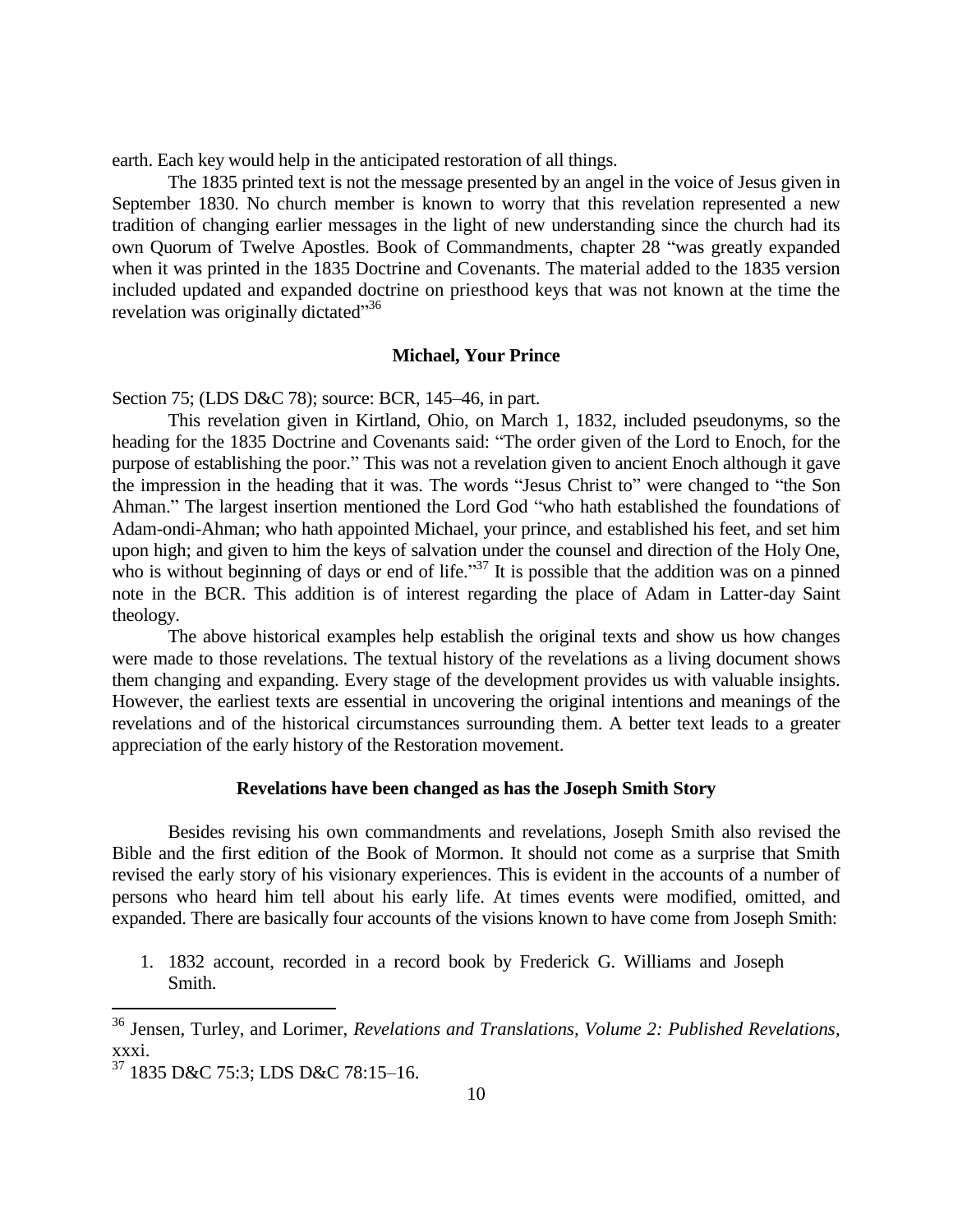- 2. 1834–35 Oliver Cowdery letters, containing information that came from Joseph Smith, as printed in the *Messenger and Advocate*. (The letters were later copied into Smith's large journal.)
- 3. 1835 account, written into Joseph Smith's Journal, recorded by his scribe.
- 4. 1838 History of Joseph Smith, commenced in 1838 and copied by a clerk in 1839 (also considered Smith's journal).<sup>38</sup>

## **Revival and First Vision**

Joseph Smith told in his 1838–39 history about an excitement on the subject of religion (a revival) taking place before his first vision. He placed it in the spring of 1820. He said that he was told that all churches were an abomination. Members of his family joined the Presbyterian Church because of this religious excitement while he was drawn to the Methodists.<sup>39</sup> Later, according to Smith, an angel appeared to him and gave him instructions, leading eventually to the discovery of a religious and historical record written on plates of gold. Like the revelatory messages that were changed, the early story was also revised.

The first published history of early Mormonism was written by Oliver Cowdery and printed in the *Latter Day Saints' Messenger and Advocate*. This consisted of a series of eight letters to W. W. Phelps. The third letter explained what occurred in the fifteenth year of Joseph Smith's life in 1820:

One Mr. Lane, a presiding Elder of the Methodist church, visited Palmyra, and vicinity. Elder Lane was a tallented man possessing a good share of literary endowments, and apparent humility. There was a great awakening, or excitement raised on the subject of religion, and much enquiry for the word of life. Large additions were made to the Methodist, Presbyterian, and Baptist churches.

Cowdery continued, "In this general strife for followers, his mother, one sister, and two of

<sup>&</sup>lt;sup>38</sup> "In the last number," *Times and Seasons* 3, no. 10 (March 15, 1842): 726, Nauvoo, Illinois. Joseph Smith's direct involvement in the history includes from his birth to July 1828, as copied in Manuscript History, book A-1:1–10, Church History Library. This would include the "History of Joseph Smith" published serially, *Times and Seasons* 3, no. 12 (May 16, 1842): 786.

<sup>&</sup>lt;sup>39</sup> The fact that the names of Smith's mother and brothers appear later as members of the Palmyra Presbyterian Church, who were dropped for nonattendance, is further evidence that the revival Joseph Smith had in view affected the local Presbyterian Church. See "Records of the Session of the Presbyterian Church in Palmyra," vol. 2:11–12, Western Presbyterian Church of Palmyra, Palmyra, New York; microfilm, film 900, reel 59, Harold B. Lee Library, Brigham Young University, Provo, Utah. Volume 1, which may have listed the Smiths as members, has been missing since at least 1898.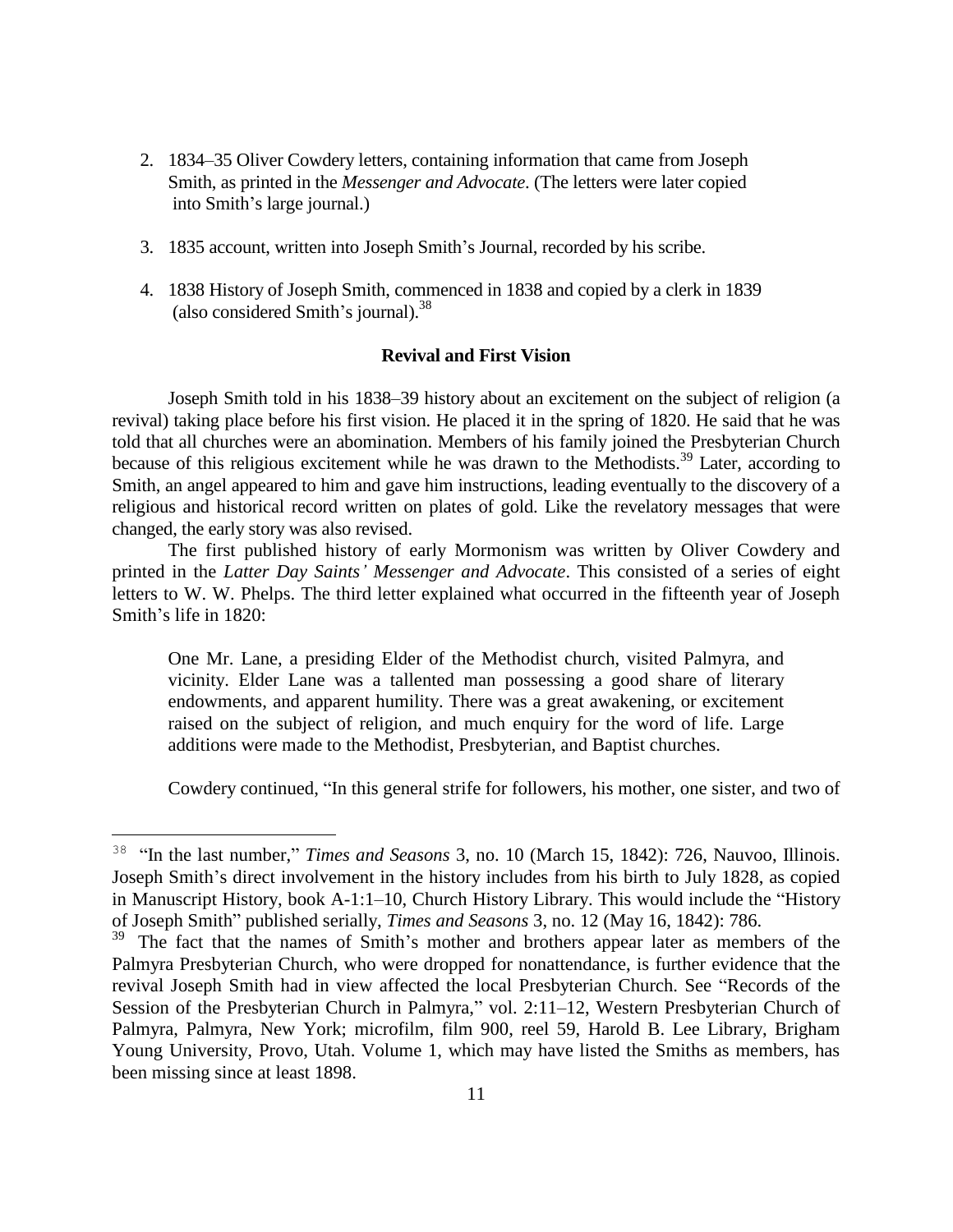his natural brothers, were persuaded to unite with the Presbyterians."<sup>40</sup> In his fourth letter Oliver Cowdery said there "was an error in the type" and corrected the date to Smith's seventeenth year which, he said, "would bring the date down to the year 1823."<sup>41</sup> Peter Crawley wrote, "Whatever was intended in Letter III, certain problems persist. Joseph Smith's seventeenth year was 1822, not 1823. And Rev. George Lane was most prominently in the Palmyra area in 1824–25. It is conceivable that Cowdery shifted the date after realizing he had introduced Lane at the wrong time." $42$ 

In Lucy Mack Smith's draft of her history, she added details that also suggest an 1824 date for the revival. She began by linking the revival to the death of her son Alvin, who died in November 1823 (subsequently crossed out), "About this time their [there] was a great revival in religion and the whole neighborhood was very much aroused to the subject and we among the rest flocked to the meeting house."<sup>43</sup>

An examination of newspaper accounts, religious periodicals, church records, and personal narratives show that there were no significant gains in church memberships or any other signs of excitement or revival in Palmyra in 1820. There was a stirring and momentous revival there with all the features that Joseph Smith's history mentions during the fall and winter of 1824–25. At the beginning of his manuscript history Joseph Smith stated:

In this history I will present the various events in relation to this Church in truth and righteousness as they have transpired, or as they at present exist, being now the eighth year since the organization of said Church.<sup>44</sup>

The Palmyra excitement or revival was the backdrop for Smith's first vision. This history was a theological or faith-oriented account telling the events "as they have transpired, or as they at present exist." David Thelen wrote concerning memory, "What is important is that the memory be authentic for the person at the moment of construction, not that it be an accurate depiction of a past moment." <sup>45</sup> Another historian, Marvin S. Hill, concluded that the 1838–39 account was "streamlined for publication," making the story "more logical and compelling."<sup>46</sup>

In the account written by Smith in 1832, a revival was not the motivating factor for his

<sup>40</sup> "Dear Brother," *Messenger and Advocate* 1, no. 3 (December 1834): 42–43, Kirtland, Ohio.

<sup>41</sup> "Dear Brother," *Messenger and Advocate* 1, no. 5 (February 1835): 78.

<sup>42</sup> *A Descriptive Bibliography of the Mormon Church*, *Volume One 1830–1847* (Provo, UT: Religious Studies Center, Brigham Young University, 1997 [1998]), 240.

<sup>43</sup> Lavina Fielding Anderson, ed., *Lucy's Book: A Critical Edition of Lucy Mack Smith's Family Memoir* (Salt Lake City: Signature Books, 2001), 357.

<sup>44</sup> Manuscript History book A-1:1, Church History Library; Jessee, *Papers of Joseph Smith* 1:267–68.

<sup>45</sup> David Thelen, "Memory and American History*," Journal of American History* 75 (March 1989): 1,123.

<sup>46</sup> Marvin S. Hill, "The First Vision Controversy: A Critique and Reconciliation," *Dialogue: A Journal of Mormon Thought* 15, no. 2 (Summer 1982): 39.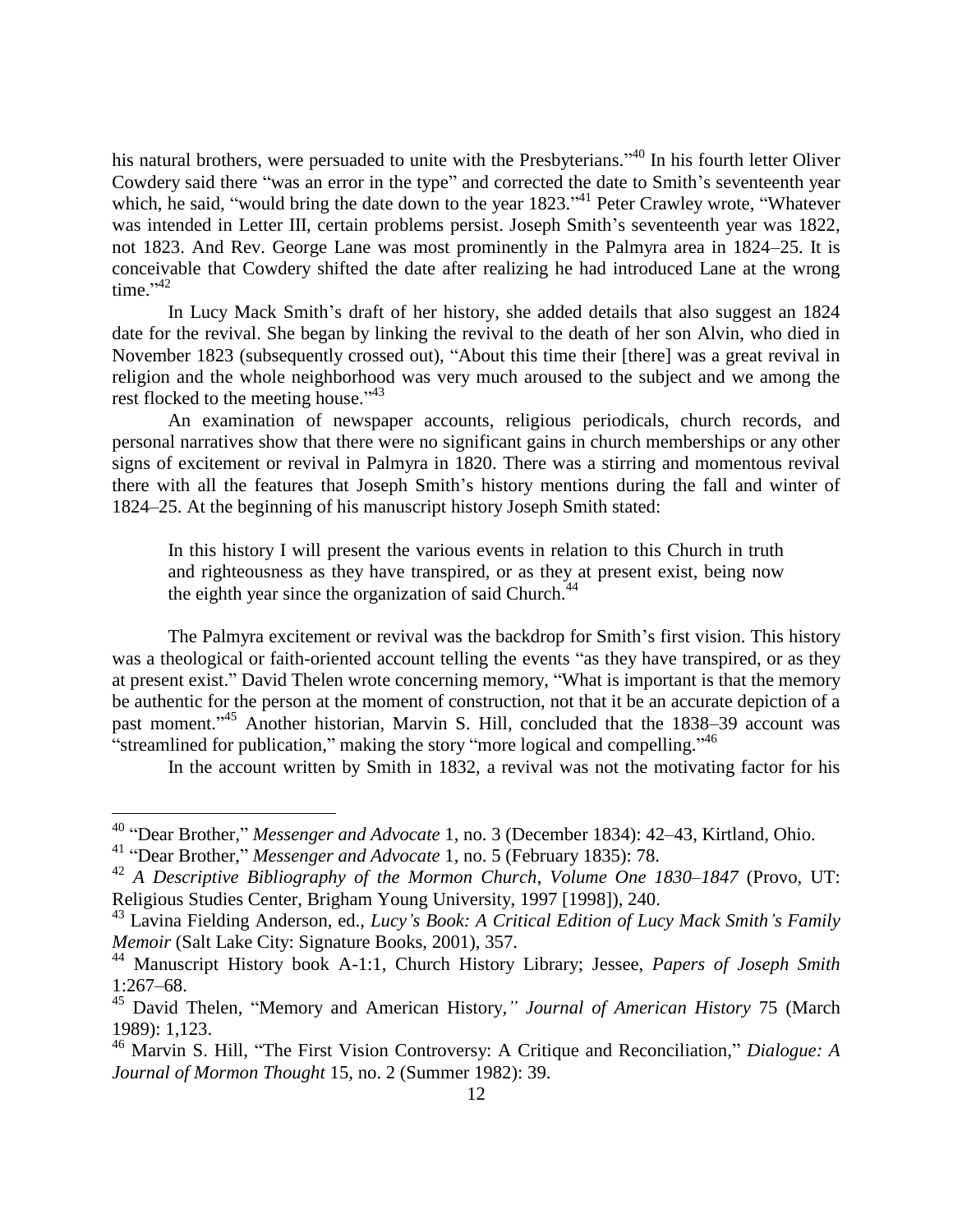first vision and receipt of absolution.<sup>47</sup> Likewise, in his 1835 telling he mentioned that a personage had told him "thy sins are forgiven thee."  $48$ 

Once it is realized that the revival and the first vision are two separate events, we begin to get closer to the personal experience of Joseph Smith in his religious quest. How much of Smith's 1838–39 account recalls his feelings around the time of this vision is hard to determine. But when other events are taken into consideration, it appears that using the word "abomination"<sup>49</sup> in reference to the creeds is language too strong for that time period, especially since members of Smith's family joined the local Presbyterian Church after 1820.

### **Second Vision**

Smith's second vision about an angel revealing to him the location of the gold plates included words of the messenger that must have been post-1823. Using Joseph's story as a guide, we can see more clearly how the words in his history fit 1838 rather than pre-1827. The reason for this is that in 1836 Joseph Smith and Oliver Cowdery reported a vision of the Old Testament prophet Elijah. The messenger quoted the following for Malachi chapter 4, verse 5: "Behold I will reveal unto you the Priesthood by the hand of Elijah the prophet before the coming of the great and dreadful day of the Lord."<sup>50</sup>

Would the personage have spoken these words in 1823? If not, then their absence would confirm that we are dealing with a theological story. It means that those actual words would not have been spoken during the visionary experience. The official 1838–39 account, the latest redaction, is currently what the majority of believers accept. It becomes a story of faith if critical analysis remains absent from Smith's story.

A simple examination makes it clear that the words attributed to the angel would not have been used in 1823 but at a time after the publication of the Book of Mormon.<sup>51</sup> There would have been no reason to quote the passage differently. Sidney Rigdon in 1830 was looked upon as a preparer, like John the Baptist, to prepare the way "before Elijah which should come."<sup>52</sup> When

<sup>&</sup>lt;sup>47</sup> 1832 account, "A History of the life of Joseph Smith Jr.," Church History Library, in Jessee, *Papers of Joseph Smith*, 1:5–6.

<sup>48</sup> Joseph Smith journal, 24, November 9, 1835, Church History Library, in Jessee, Ashurst-McGee, and Jensen, *Journals, Volume 1: 1832–1839*, 88. Smith also told about the gold plates, "When I was about 17 years old I saw another vision of angels."

<sup>49</sup> Manuscript History A-1:3; Jessee, *Papers of Joseph Smith*, 1:273; Joseph Smith-History, 1:19, Pearl of Great Price.

<sup>50</sup> Manuscript History A-1:5; Jessee, *Papers of Joseph Smith*, 1:278; LDS D&C 2; Joseph Smith-History 1:38.

 $51$  Malachi 4:5–6 (KJV) is quoted in the 1830 Book of Mormon, 505; LDS 3 Nephi 25:5–6; RLDS 3 11:26–27.

 $52$  Book of Commandments & Revelations, 46; LDS D&C 35:4; RLDS D&C 34:2 (December 7, 1830).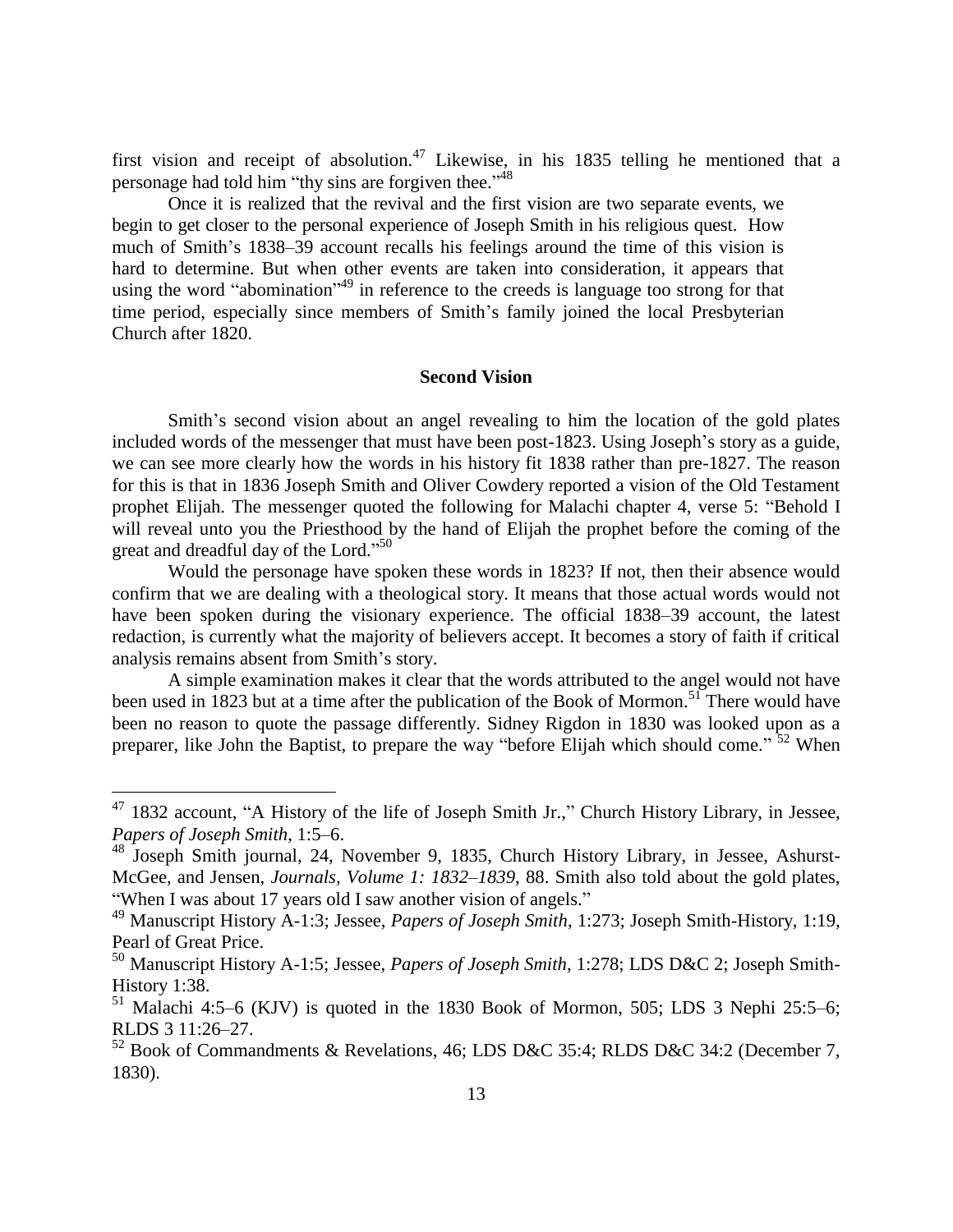Joseph Smith made his revision of Malachi in July 1833, he considered the book "Correct."<sup>53</sup>

When one of the early commandments received on September 4, 1830, was prepared for the 1835 Doctrine and Covenants, wording was added relating to biblical individuals who would drink wine with the returned Savior, indicating that Elijah held priesthood keys with the words, "and also Elijah, unto whom I have committed the keys of the power of turning the hearts of the fathers to the children and the hearts of the children to the fathers, that the whole earth may not be smitten with a curse."<sup>54</sup>

On April 3, 1836, it was recorded that Elijah the prophet appeared in a glorious vision to Joseph Smith and Oliver Cowdery and committed to them "the Keys of this dispensation."<sup>55</sup> Looking back to 1836, Smith later explained that the promise of Elijah coming to reveal priesthood keys was a fulfillment of a promise made in connection to the time he first learned about the Book of Mormon plates. The added words relating to the future promise of obtaining the priesthood from the hand of Elijah are an anachronism.

Joseph appeared to perceive his 1823 experience as an important indicator of his prophetic role. As he retold the story to family, acquaintances, and eventually to church members, the initial experience took on special characteristics.



*The hill in the township of Manchester, Ontario County, New York*

In Smith's longest account he stated that in September 1823 a vision was opened to his mind, he saw where gold plates were deposited, and he would go on to remove them from the ground four years later in September 1827.

One of the earliest persons who heard the story from Joseph Jr. was Joseph Knight Sr., a resident of Colesville, New York. Knight, for whom Smith worked briefly in 1825–26, recounted

<sup>53</sup> Old Testament Manuscript 2, 119, Community of Christ Library-Archives, Independence, Missouri.

<sup>54</sup> 1835 D&C 50:2; LDS D&C 27:9; RLDS D&C 26:2.

<sup>55</sup> Joseph Smith journal, 193, Church History Library, in Jessee, Ashurst-McGee, and Jensen, *Journals, Volume 1: 1832–1839*, 222; LDS D&C 110:16.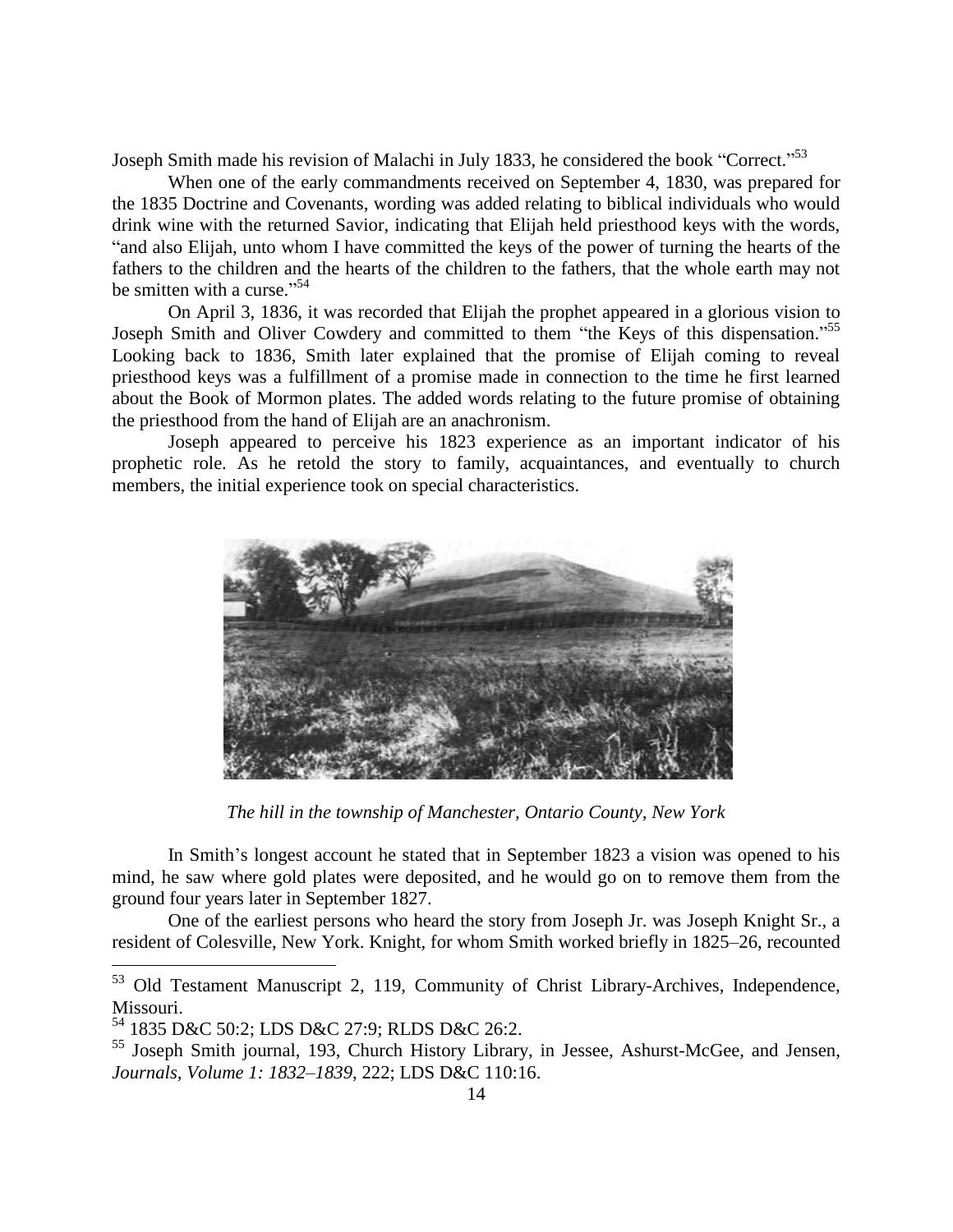elements of the early story, as related to him in the fall of 1826. Joseph Smith while at the hill was told by the personage:

you Should have took the Book and a gone right away you cant have it now Joseph Says when Can I have it[?] the answer was the 22nt Day of September next if you Bring the right person with you Joseph Says who is the right person[?] the answer was your oldest Brother<sup>56</sup>

Joseph Smith's mother Lucy added her own recollections about the gold record in her memoir. She dated Joseph's first trip to the nearby hill as just before the death of Alvin, who died in November 1823, and emphasized Alvin's place in these events.

In the excitement of the moment he laid the record down in order to cover up the box least some one should come along and take away whatever else might be deposited there. When he turned again to take up the record it was gone but where he knew not nor did he know by what means it was taken away.<sup>57</sup>

Mother Smith reported that Alvin was especially interested in the record. She stated that on his deathbed he had told Joseph, "I want you to be a good boy & do everything that lays in your power to obtain the records be faithful in receiving instruction and keeping every commandment that is given you." <sup>58</sup> In his redaction Joseph Smith omitted laying the record on the ground, "I made an attempt to take them [the gold plates] out but was forbidden by the messenger." <sup>59</sup> He also did not mention being told on that occasion to bring Alvin with him next time to the hill. Six years earlier, in 1832, Smith said he attempted but did not remove the plates as he "straightway made three attempts to get them."<sup>60</sup> The early story told by his mother Lucy, and friend Joseph Knight, Sr., indicated that Joseph said he removed the record and laid it down.

## **At the hill in 1827 and the fallen treetop**

Another redaction as revealed by Joseph Knight Sr. was the time when Joseph Smith finally asked when he could have the book and was told again to bring the right person. "Joseph Says who is the right Person[?] the answer was you will know then he looked in his glass and

<sup>56</sup> Joseph Knight, "Reminiscences," written between 1835 and his death in 1847, Church History Library. See Dean C. Jessee, ed., "Joseph Knight's Recollection of Early Mormon History," *BYU Studies* 17 (Autumn 1976): 30.

<sup>57</sup> Lucy Mack Smith, draft manuscript, Church History Library. See Anderson, *Lucy's Book*, 346–47.

<sup>58</sup> Ibid., 352.

<sup>59</sup> Manuscript History A-1:7; Joseph Smith-History 1:53 in Pearl of Great Price.

<sup>60</sup> Jessee, *Papers of Joseph Smith*, 1:8.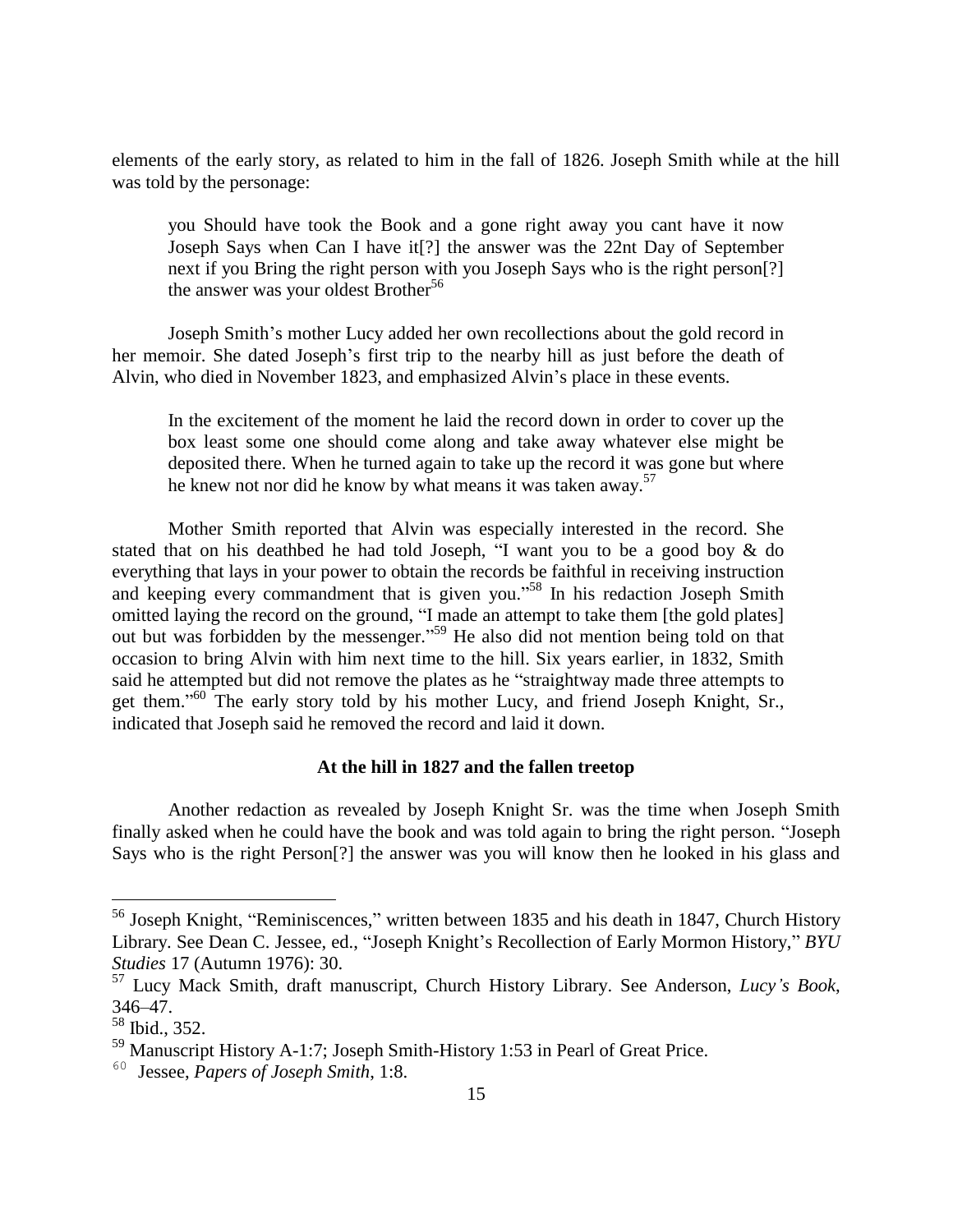found it was Emma Hale."<sup>61</sup> According to Lucy Smith's narrative, on September 20, 1827, Joseph Knight Sr. and his friend Josiah Stowell arrived at the Smith family frame house. Knight said that he had heard that Joseph was to get the record on September 22.<sup>62</sup>

On the morning of the twenty-second, according to the narrative, Joseph and Emma left the Smith home, "taking Mr. Knight's horse and wagon" without his knowledge, to travel to the hill about two miles away.<sup>63</sup> When they arrived at the hill, Joseph left Emma with the wagon while he went to the side of the hill. Joseph said he then took the plates out of the box in the ground and hid them in a fallen treetop, concealing them with the bark of the tree.<sup>64</sup> He then reportedly returned to Knight's wagon where Emma was waiting, and they started back to the house.

The plates were now, according to Joseph, hidden in a fallen treetop, but a better place to deposit them was needed. According to Lucy, Joseph "asked my advice what it was best to do about getting a chest made." They decided to have one made but lacked the money to pay for it.<sup>65</sup>

It was nine days later when Joseph ostensibly walked by himself to where he said he hid the gold plates. Several people remember the story they heard of how he brought the plates back to the Smith home. According to Lucy's version, Joseph:

took the plates from their [hiding] place and wrapping them in his linen frock put them under his arm and started for the house.… he concluded it would be safer to go across through the woods.… He had not proceeded far in this direction till, as he was jumping over a log, a man spran[g] up and gave him a heavy blow with a gun. Joseph  $\leq$  leveled $\geq$  him to the ground.<sup>6</sup>

Smith claimed he knocked down several men as he ran home, arriving out of breath. When all the commotion settled, Joseph showed those present his dislocated thumb, which his father put back in place. After this Joseph went to Willard Chase's house and talked with him. Chase recalled the story that Smith told him, which is similar to the accounts of Smith's mother and Joseph Knight:

On his return home, he said he was attacked by two men in the woods, and knocked **t**hem both down and made his escape, arrived safe and secured his treasure.—He then observed that if it had not been for that stone, (which he

<sup>61</sup> Joseph Knight, "Reminiscences," Church History Library. Jessee, "Joseph Knight's Recollection, 30."

<sup>62</sup> Anderson, *Lucy's Book*, 376. See Jessee, "Joseph Knight's Recollection," 31.

<sup>63</sup> Anderson, *Lucy's Book*, 376.

<sup>64</sup> This follows Martin Harris in *Tiffany's Monthly* 5 (August 1859): 165 and Affidavit of Willard Chase, December 11, 1833, in E. D. Howe, *Mormonism Unvailed* (Painesville, OH: privately printed), 246.

<sup>65</sup> Anderson, *Lucy's Book*, 379. Lucy stated, "There was not a shilling in the house."

<sup>66</sup> Ibid., 386.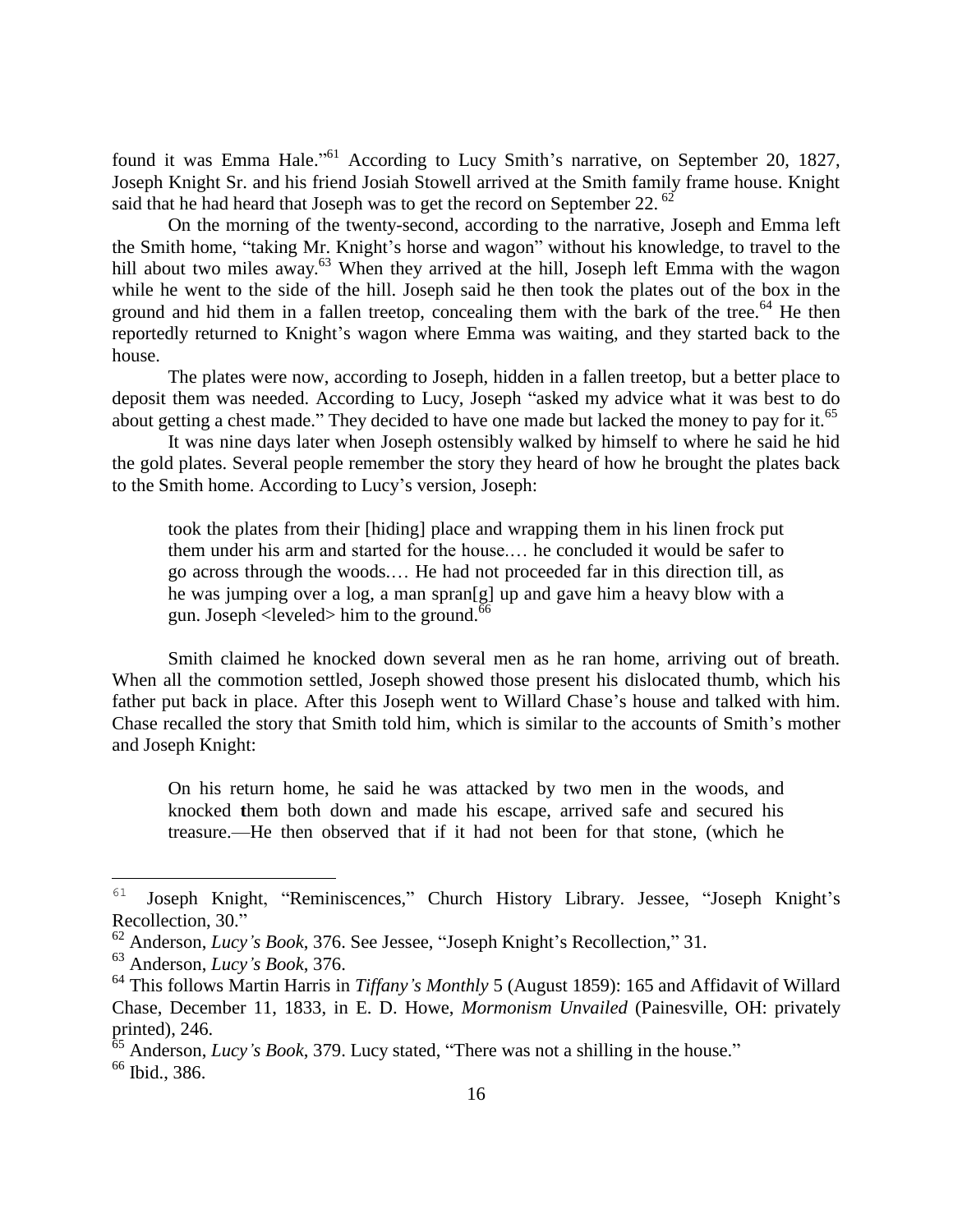acknowledged belonged to me,) he would not have obtained the book. $67$ 

This interesting story was not included in any of Smith's accounts. Whatever was under his work smock or in the chest was concealed. Other members of the Smith family did not see a physical object. None of the scribes indicate that Smith used the gold plates during the dictation of the Book of Mormon.

## **The Gold Plates**

How necessary the gold plates story was to the process of writing the Book of Mormon is a valid question for further study. A recent author, Brant A. Gardner, stated that the translation process "did not include the physical examination of the plates as part of the translation."<sup>68</sup> Over time Joseph Smith omitted certain elements and expanded the words said to have been told him, thereby changing the story from how it was first told. From the visionary instructions originally told in a treasure-seeking context Smith transformed that initial story into a religious saga featuring an angel guiding him into a prophetic ministry. The prophetic saga from the earliest days of the movement reinforced his followers' belief that he was a prophet. This story was that important.

A great way to understand how a story can change is to know that the Smith family was considered visionary. That is, through the eyes of their understanding or second sight, they perceived hidden treasures underground, in the mountains, and in caves. This perception was the mindset of their treasuring-seeking projects and also their religious thinking. While the Book of Mormon was being printed, Solomon Chamberlain visited members of the Smith family. He recounts his first contact with them:

I soon arrived at the house, and found Hyrum [Smith] walking the floor; as I entered the room, I said peace be to this house; he looked at me and said "I hope it will be peace." I then said is there any one here that believes in visions and revelations. He said yes, we are a visionary house.<sup>69</sup>

#### **Summary on Revelations and Story**

In Joseph Smith's history he omitted his use of a stone in locating buried treasure, in finding the gold plates, in interpreting Egyptian writing, and in receiving revelatory messages. He added in 1838-39 that he was using the Urim and Thummim in "translating"

<sup>67</sup> Affidavit of Willard Chase, December 11, 1833, in Howe, *Mormonism Unvailed*, 246.

<sup>68</sup> Brant A. Gardner, *The Gift and Power: Translating the Book of Mormon* (Salt Lake City: Greg Kofford Books, 2011), 134. In note 37 Gardner explains: "The number of testimonies about the face-in-the-hat method indicate that, even if the plates were nearby, Joseph was not consulting them during the translation."

<sup>69</sup> Recorded in John Taylor journal; in Dean C. Jessee, ed., "The John Taylor Nauvoo Journal: January 1845-September 1845," *BYU Studies* 23 (Summer 1983): 45.